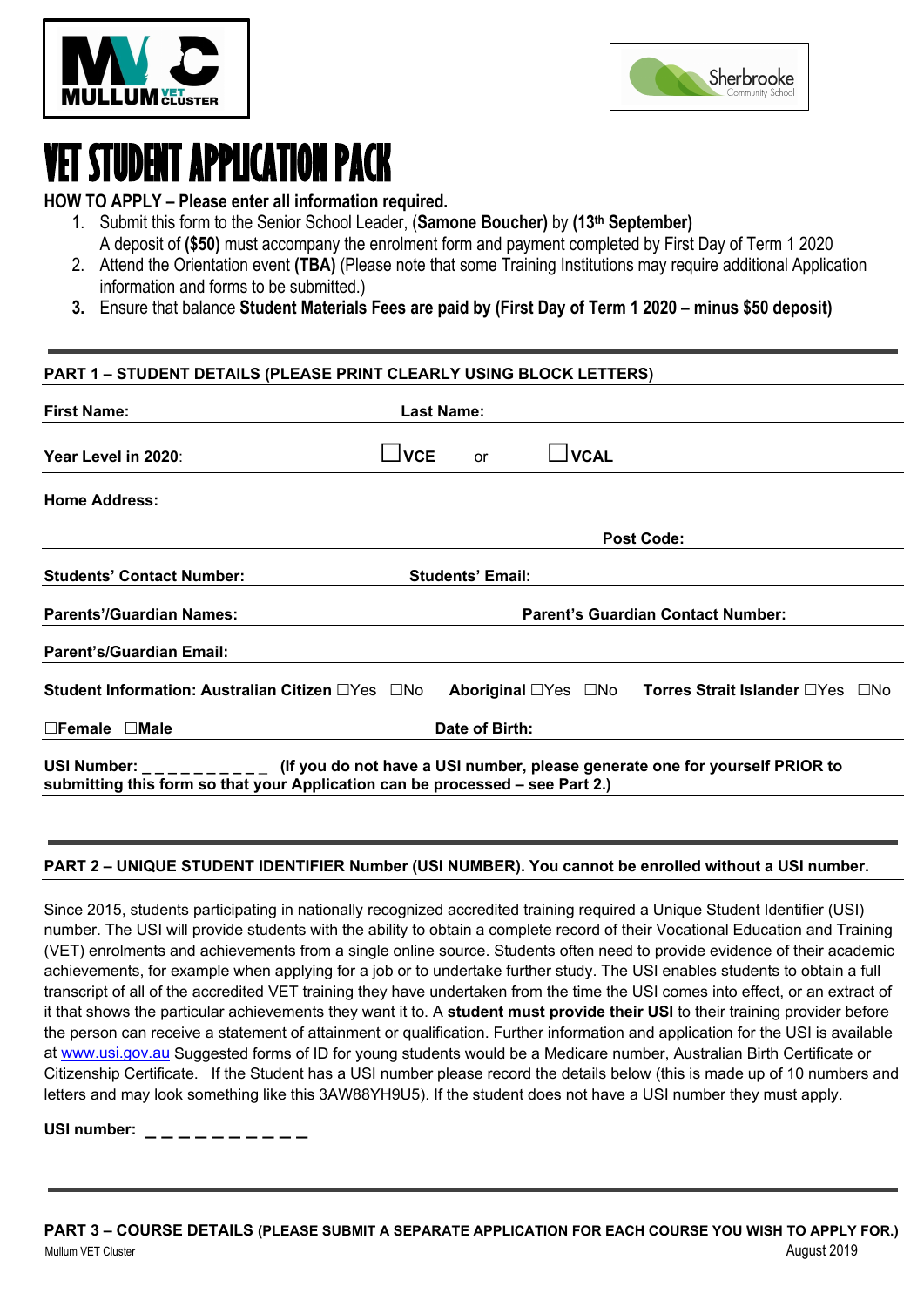|                                                                                        | I wish to apply for admission to (provide the full course hame and venue):                                                                                                                                                                                                                                                                                                                                                                                                                                                                                                                                                                                                                                                                                                         |
|----------------------------------------------------------------------------------------|------------------------------------------------------------------------------------------------------------------------------------------------------------------------------------------------------------------------------------------------------------------------------------------------------------------------------------------------------------------------------------------------------------------------------------------------------------------------------------------------------------------------------------------------------------------------------------------------------------------------------------------------------------------------------------------------------------------------------------------------------------------------------------|
| <b>COURSE CODE:</b>                                                                    | <b>COURSE NAME:</b>                                                                                                                                                                                                                                                                                                                                                                                                                                                                                                                                                                                                                                                                                                                                                                |
| Please tick:                                                                           | □ Year 1<br>$\Box$ Year 2                                                                                                                                                                                                                                                                                                                                                                                                                                                                                                                                                                                                                                                                                                                                                          |
| Course Venue:                                                                          | Class Time:                                                                                                                                                                                                                                                                                                                                                                                                                                                                                                                                                                                                                                                                                                                                                                        |
|                                                                                        |                                                                                                                                                                                                                                                                                                                                                                                                                                                                                                                                                                                                                                                                                                                                                                                    |
| <b>PART 4 - STUDENT CONTRACT</b>                                                       |                                                                                                                                                                                                                                                                                                                                                                                                                                                                                                                                                                                                                                                                                                                                                                                    |
|                                                                                        | agree to the following terms and conditions for participating in                                                                                                                                                                                                                                                                                                                                                                                                                                                                                                                                                                                                                                                                                                                   |
| VET in Schools classes:                                                                |                                                                                                                                                                                                                                                                                                                                                                                                                                                                                                                                                                                                                                                                                                                                                                                    |
| ٠<br>$\bullet$<br>٠<br>$\bullet$<br>semester).<br>$\bullet$<br>advance where possible. | Behave in a manner that is expected of students at the VET provider where my VET course is offered.<br>Comply with any lawful requests or instructions given by staff at this VET provider.<br>Remain on site of the VET provider venue during the duration of my classes.<br>Make my own transport to and from the VET provider venue<br>Meet the attendance and participation requirements of the VET Certificate (maximum absences allowed is 2 per<br>Notify any absence to the VET Coordinator at my Home School as well as the VET Provider or my Trainer, in<br>Meet all the work requirements of this course as set out by my trainer for this Certificate.<br>Where necessary, attend redemption classes after school, on weekend or during school holidays and cover any |
| after (date to be advised).<br>$\bullet$                                               | additional expenses related to this.<br>Adhere to all Occupational, Health and Safety requirements in and out of class.<br>Pay all fees associated with this VET course to my Home School, being aware that these fees will not be refunded<br>Undertake appropriate work placement as specified by my trainer to the best of my ability.                                                                                                                                                                                                                                                                                                                                                                                                                                          |
|                                                                                        | Date: /<br>/2019for2020                                                                                                                                                                                                                                                                                                                                                                                                                                                                                                                                                                                                                                                                                                                                                            |
| <b>PART 5 - MEDIA CONSENT</b>                                                          |                                                                                                                                                                                                                                                                                                                                                                                                                                                                                                                                                                                                                                                                                                                                                                                    |
|                                                                                        | I/ We consent to the Mullum VET Cluster using my child's name, digital images of my child and work samples produced by<br>my child in the media. I understand that this consent form will remain in place throughout the duration of my child's<br>enrolment through the Mullum VET Cluster program.                                                                                                                                                                                                                                                                                                                                                                                                                                                                               |
| Parent's Name:                                                                         |                                                                                                                                                                                                                                                                                                                                                                                                                                                                                                                                                                                                                                                                                                                                                                                    |
| Parent's Signature:                                                                    | Date:                                                                                                                                                                                                                                                                                                                                                                                                                                                                                                                                                                                                                                                                                                                                                                              |

I wish to apply for admission to (provide the full course name and venue):

### **PART 6 – PARENT'S ENDORSEMENT**

I/ We have read and understood the information regarding our child's application for a Mullum Cluster VET program in 2020 and agree to his/her application. We understand that the deposit is required by **(Insert Date)** and submitted with this application and balance payments will be made by **(Insert Date)**.

Parent's Name:

Parent's Signature: Date: Date:

### **PART 7 – MEDICAL INFORMATION**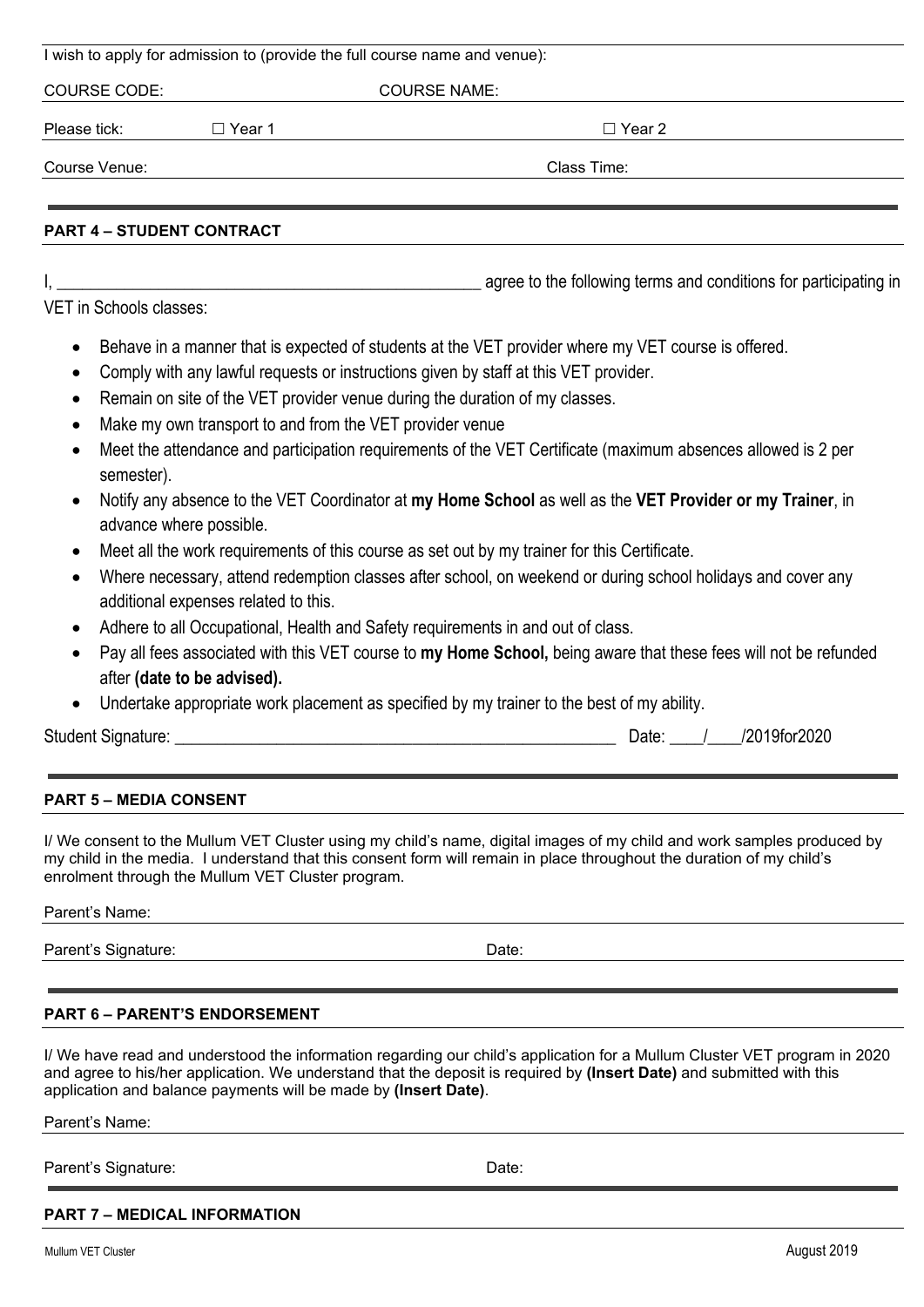

(For completion by VET administrator)

**HOME SCHOOL:**  $\blacksquare$ **VET PROVIDER: \_\_\_\_\_\_\_\_\_\_\_\_\_\_\_\_\_\_\_\_\_\_\_\_\_\_\_\_\_\_\_\_\_\_\_\_\_\_\_ VET COURSE: \_\_\_\_\_\_\_\_\_\_\_\_\_\_\_\_\_\_\_\_\_\_\_\_\_\_\_\_\_\_\_\_\_\_\_\_\_\_\_\_**

DATE copy sent to VET PROVIDER:

## Parental Consent and Confidential Medical Report for VET in Schools classes

*[Please complete and return prior to commencement of lessons]*

| I give consent for my son/daughter (Please insert name) |       |              |
|---------------------------------------------------------|-------|--------------|
| To participate in a VET Certificatell/III               |       |              |
| Signed:                                                 | Date: | /2019for2020 |
| Print name of Parent/Guardian:                          |       |              |

### **The following information is intended to assist the school in case of any medical emergency with your child.**

 $\mathcal{L}_\text{max} = \frac{1}{2} \sum_{i=1}^n \mathcal{L}_\text{max}(\mathbf{x}_i - \mathbf{y}_i)$ 

All information is held in confidence.

| Student's Name:                                                                                                        |                    |                                                                                                                                                                                                                                |
|------------------------------------------------------------------------------------------------------------------------|--------------------|--------------------------------------------------------------------------------------------------------------------------------------------------------------------------------------------------------------------------------|
| Level: _____________<br>Parent/Guardian Name:                                                                          |                    | Year                                                                                                                                                                                                                           |
| Address: <u>Quarter and Communications and Communications and Communications and Communications and Communications</u> |                    | Postcode:                                                                                                                                                                                                                      |
|                                                                                                                        |                    |                                                                                                                                                                                                                                |
| Name of Family                                                                                                         |                    |                                                                                                                                                                                                                                |
| Address:                                                                                                               |                    |                                                                                                                                                                                                                                |
|                                                                                                                        |                    |                                                                                                                                                                                                                                |
|                                                                                                                        |                    | <b>Contribution Number:</b>                                                                                                                                                                                                    |
| Ambulance Subscription: Yes / No                                                                                       | Membership Number: |                                                                                                                                                                                                                                |
| Health Care card holder: Yes / No                                                                                      | Membership Number: |                                                                                                                                                                                                                                |
| DOES YOUR CHILD REQUIRE LEARNING SUPPORT? Yes / No:                                                                    |                    | Details: The contract of the contract of the contract of the contract of the contract of the contract of the contract of the contract of the contract of the contract of the contract of the contract of the contract of the c |
| <b>STUDENT MEDICAL DETAILS:</b>                                                                                        |                    |                                                                                                                                                                                                                                |
| Does the student suffer from any of the following impairments?                                                         | Hearing            | Yes / No<br>Yes / No<br>Speech                                                                                                                                                                                                 |